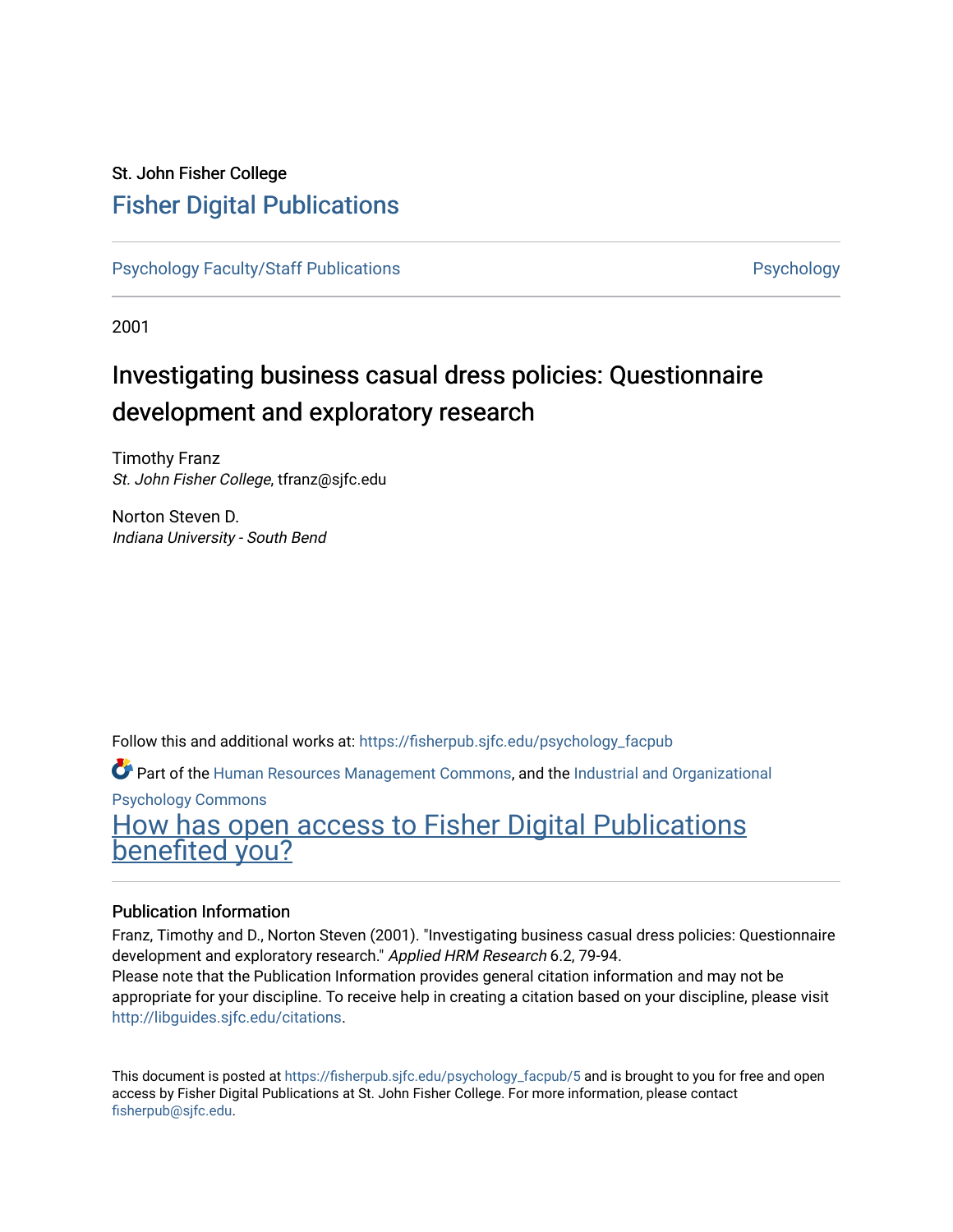# Investigating business casual dress policies: Questionnaire development and exploratory research

## Abstract

This study had two primary goals: to develop a questionnaire that can be used to determine what types and categories of attire are acceptable in today's work environment for men and women and to provide a preliminary test of whether these policies impact work attitudes and behavior. Because of the lack of past theory and research to guide the project, human resource professionals were interviewed to help generate ideas for questionnaire design. Once developed, this questionnaire was completed by 95 students, most of whom worked full- or part-time. Analyses revealed that there are clear trends and categories that can be identified in determining acceptable attire for dress policies, and that these may differ for men and women. Further, the results suggest that business casual dress policies may have no impact on employee behavior and only minor impact on attitudes. Implications for dress code policies are discussed.

### **Disciplines**

Human Resources Management | Industrial and Organizational Psychology | Psychology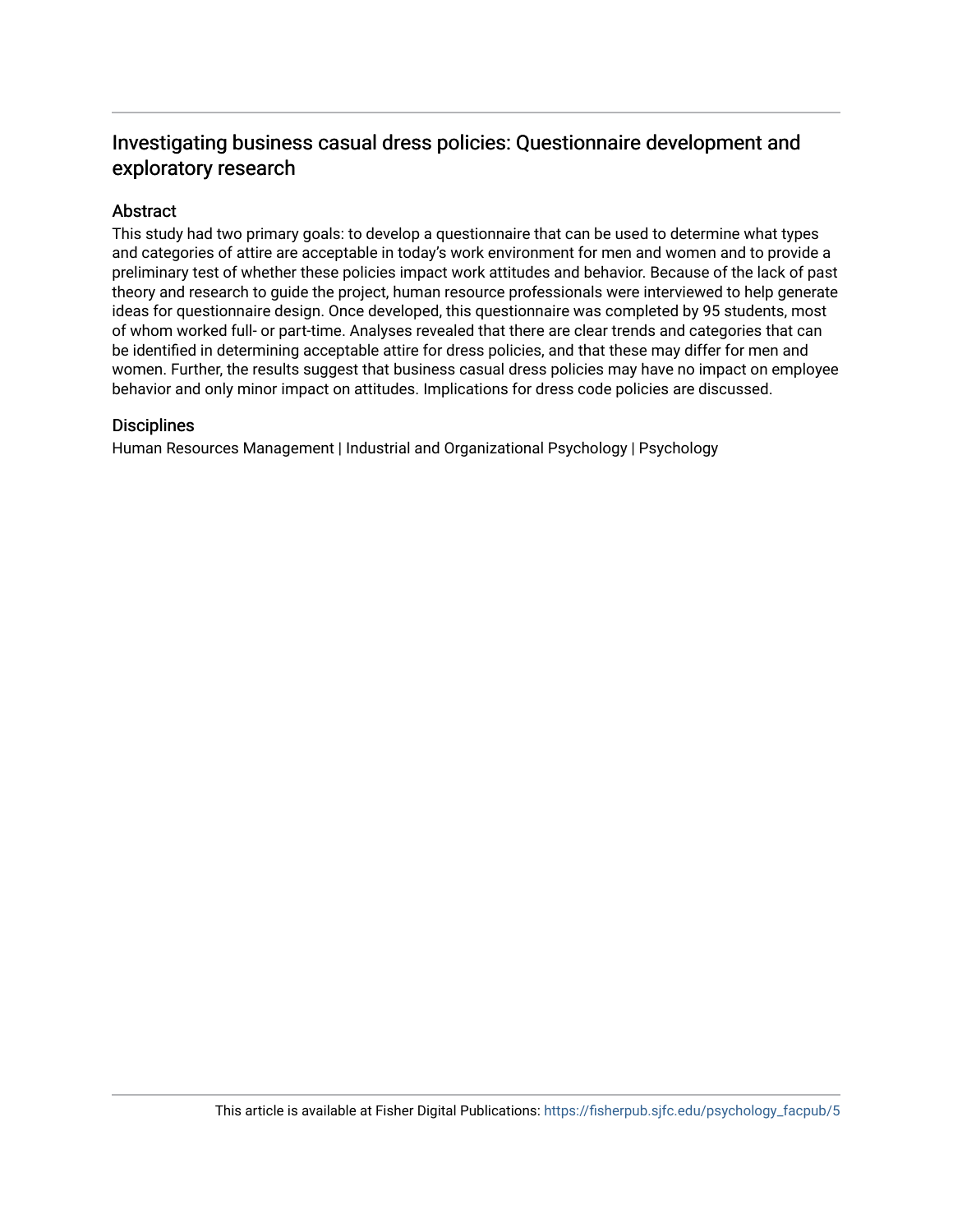$\_$  , and the set of the set of the set of the set of the set of the set of the set of the set of the set of the set of the set of the set of the set of the set of the set of the set of the set of the set of the set of th

# Investigating Business Casual Dress Policies: Questionnaire Development and Exploratory Research

## Timothy M. Franz St. John Fisher College

# Steven D. Norton Indiana University South Bend

*This study had two primary goals: to develop a questionnaire that can be used to determine what types and categories of attire are acceptable in today's work environment for men and women and to provide a preliminary test of whether these policies impact work attitudes and behavior. Because of the lack of past theory and research to guide the project, human resource professionals were interviewed to help generate ideas for questionnaire design. Once developed, this questionnaire was completed by 95 students, most of whom worked full- or part-time. Analyses revealed that there are clear trends and categories that can be identified in determining acceptable attire for dress policies, and that these may differ for men and women. Further, the results suggest that business casual dress policies may have no impact on employee behavior and only minor impact on attitudes. Implications for dress code policies are discussed. A complete PDF version of this article can be obtained at [www.radford.edu/~applyhrm](http://www.radford.edu/~applyhrm).* 

Implementing business casual programs is a current trend in U.S. organizations. Although many of these programs started out as "casual Fridays," many organizations now allow more casual dress during the entire week. For example, a recent poll by the Society for Human Resource Management found that as many as 90% of U.S. office workers may work in casual clothes at least once per week. A 1995 survey conducted by *HR Magazine* showed that 33% of companies allow business casual every day, up 20% from three years before (Walter, 1996).

**\_\_\_\_\_\_\_\_\_\_\_\_\_\_\_\_\_\_\_\_\_\_\_\_\_\_\_\_\_\_\_\_\_\_\_\_\_\_\_\_\_\_\_\_\_\_\_\_\_\_\_\_\_\_\_\_\_\_\_\_\_\_\_\_\_\_\_\_**

These practitioner surveys and similar popular press articles overwhelmingly portray casual dress policies as positive. For example, an article by the *New York Times* suggests that, when compared to traditional business attire, dressing casually eases tensions, improves communication between management and employees, and instills a sense of togetherness in organizations (Bragg, 1994). Additionally, HR managers who work in organizations that have implemented these programs claim that business casual is an effective management tool (Walter, 1996). Further, many employees view a casual dress policy as a benefit to working in their organization because it helps to save money on business clothing and dry cleaning expenses (Walter, 1996). Finally, casual dress policies are seen as a move towards eliminating the natural communication barriers between managers and employees (Kazakoff,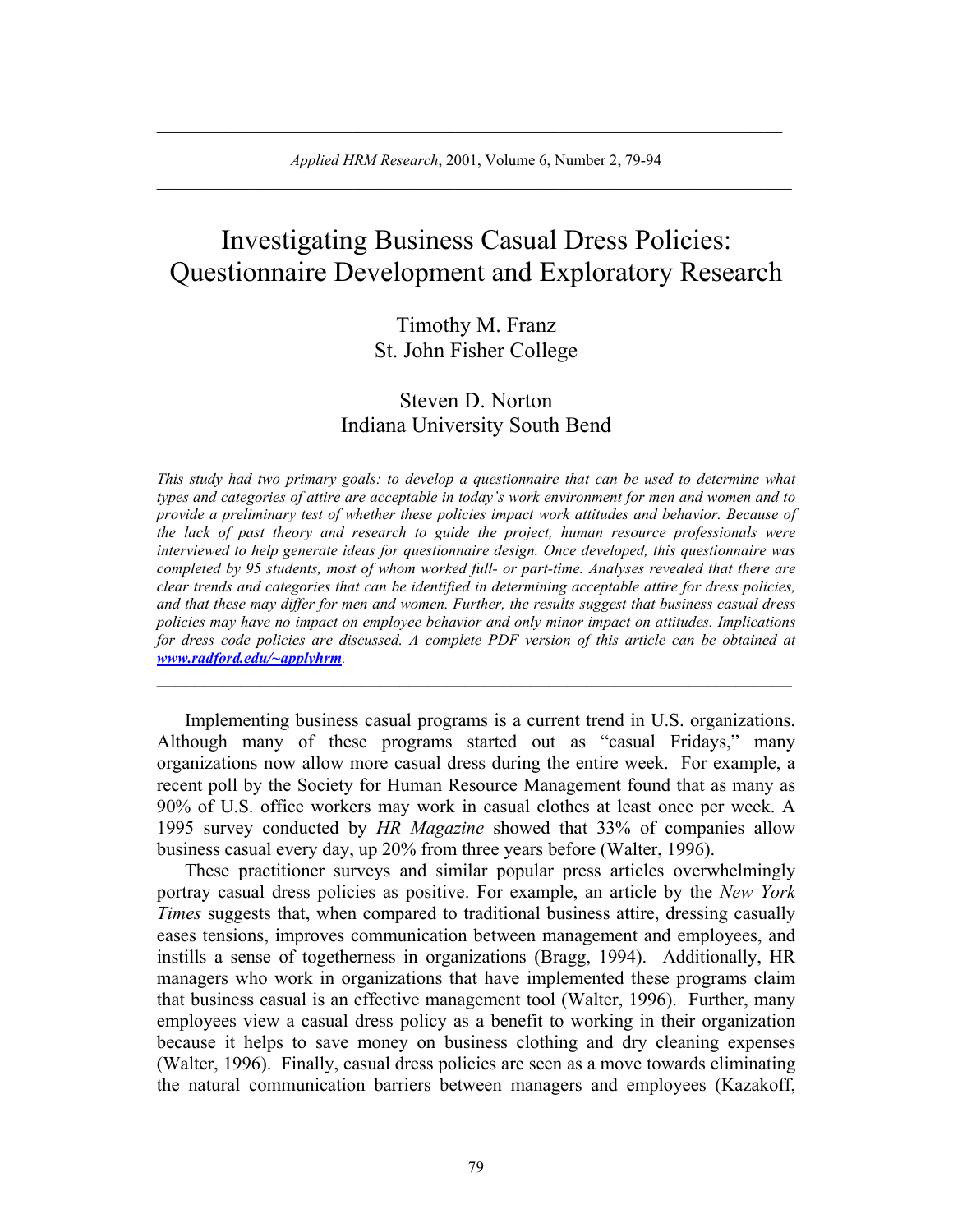1996). With these perceived benefits, it is not surprising that a large percentage of corporations have started implementing casual dress policies.

Given the number of corporations implementing these policies, there is a surprising lack of empirical research examining them. Only one study has examined the effect of these polices on workplace behavior, demonstrating that business casual policies may reduce absenteeism (Yates & Jones, 1998). At the time this article was written, we found no research published in academic journals that systematically investigated the details about these policies or how they affect individual employee's own attitudes and work behaviors. The objective of this exploratory project is to investigate the details about the types of casual dress policies that are being implemented and then examine their effects on employee work behavior and attitudes.

#### **Details about policies**

Our primary goal was to develop a questionnaire to examine typical dress policies. Because of the lack of previous research and theory to guide us, we developed three broad research questions, including: 1) What attire is allowed or preferred? 2) What are the categories of attire? 3) Are there any gender differences?

The first research question was designed to operationally define dress policies, including the meaning of business casual. Thus, our first question was descriptive; it focused on clothing types that are allowed or accepted in the workplace.

#### *Research Question 1: What attire is typically allowed and/or accepted in the workplace?*

The second research question was designed to better understand the categories of clothing employees wear. We speculated that there would be at least three different categories: Traditional, business casual, and casual. Traditional dress is based on historical business attire such as suits and ties for men. Business casual dress is based on current trends, which includes clothing such as slacks and a blouse. Casual dress is typical weekend or informal attire, such as jeans and athletic shoes. Thus, our second research question was as follows:

#### *Research Question 2: How can different types of attire be categorized?*

The third research question focused on determining whether there are any differences in dress policies or preferences that exist between men and women. We expected that there would be some policy differences, and other perceptual differences. Thus, our third question was as follows:

*Research Question 3: Are there gender differences in acceptable attire?* 

### **Impact on Performance and Attitudes**

Unlike the markedly positive view of business casual portrayed by the popular press, the empirical literature suggests two possible, but opposing, outcomes resulting from how business casual dress policies affect individual attitudes and behavior. This paper is designed to provide a preliminary, exploratory examination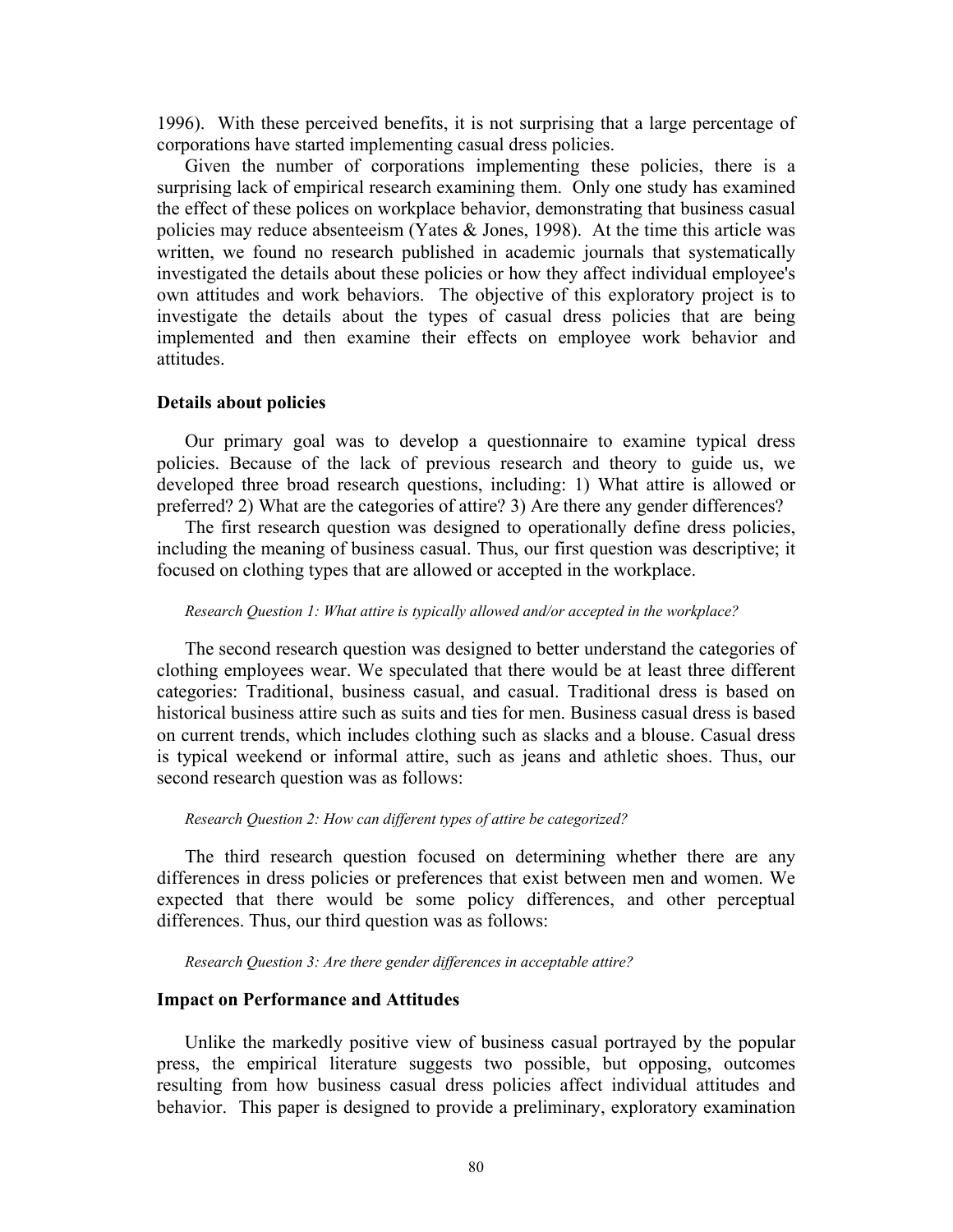of whether there are any positive and/or negative effects of business casual policies on perceptions of performance and employee attitudes. For the purposes of this study, we have specifically focused on how policies affect self-perceptions. Although perceptions of others, such as customers, are important, they are not the focus of this study.

### **Positive Effect of Business Casual Dress Policies**

Rewards, incentives, and benefits are provided to improve workplace attitudes, increase worker performance, and help to retain employees (McGee, 1988). A business casual dress policy can be perceived as one such program. As described previously, survey results indicate that employees overwhelmingly view these programs as positive (Walter, 1996). Because employees view these programs positively, they should improve workplace attitudes, subsequent performance (Adams, 1988; Jin, 1993), and organizational citizenship behaviors (VanDyne, Graham, & Dienesch, 1994).

Another potential benefit of casual dress policies is the work environment these policies can create. In a more casual environment, employees report that they feel more like an integral part of an organization (Yates & Jones, 1998) rather than simply a small part of an organizational hierarchy. This should help to eliminate communication barriers between employees and managers, and subsequently improve attitudes and performance. In conclusion, the limited survey evidence suggests that casual dress policies will lead to improvements in workplace attitudes and improvements in performance.

### **Negative Effect of Business Casual Policies on Work Performance**

On the down side, business casual policies may potentially have a negative effect on performance. Research about the relationship between clothing and selfperceptions finds that clothing clearly affects the way people perceive themselves. People base their self-perceptions, in part, on how they dress (Liskey-Fitzwater et al., 1993), define their roles based on how they dress (Rafaeli, Dutton, Harquail, & Mackie-Lewis, 1997), express their characteristics and emotions based on their choice of clothing (Kwon, 1994a; Miller, 1997; Pratt & Rafaeli, 1997), and perceive the attributes of their occupation based on the way they dress (Kwon, 1994b). In total, this is clear evidence that choices about clothing affect personal selfperceptions.

Though casual dress has a positive effect on attitudes, it may instead result in a negative effect on workplace performance. If employees are dressed casually, they may perceive themselves as being in a casual, relaxed, and "laid-back" atmosphere rather than in an atmosphere that requires work, effort, and diligence. Unlike the conclusions presented in the previous section, this means that business casual dress policies will cause employees to have positive attitudes about the workplace but will at the same time diminish work performance.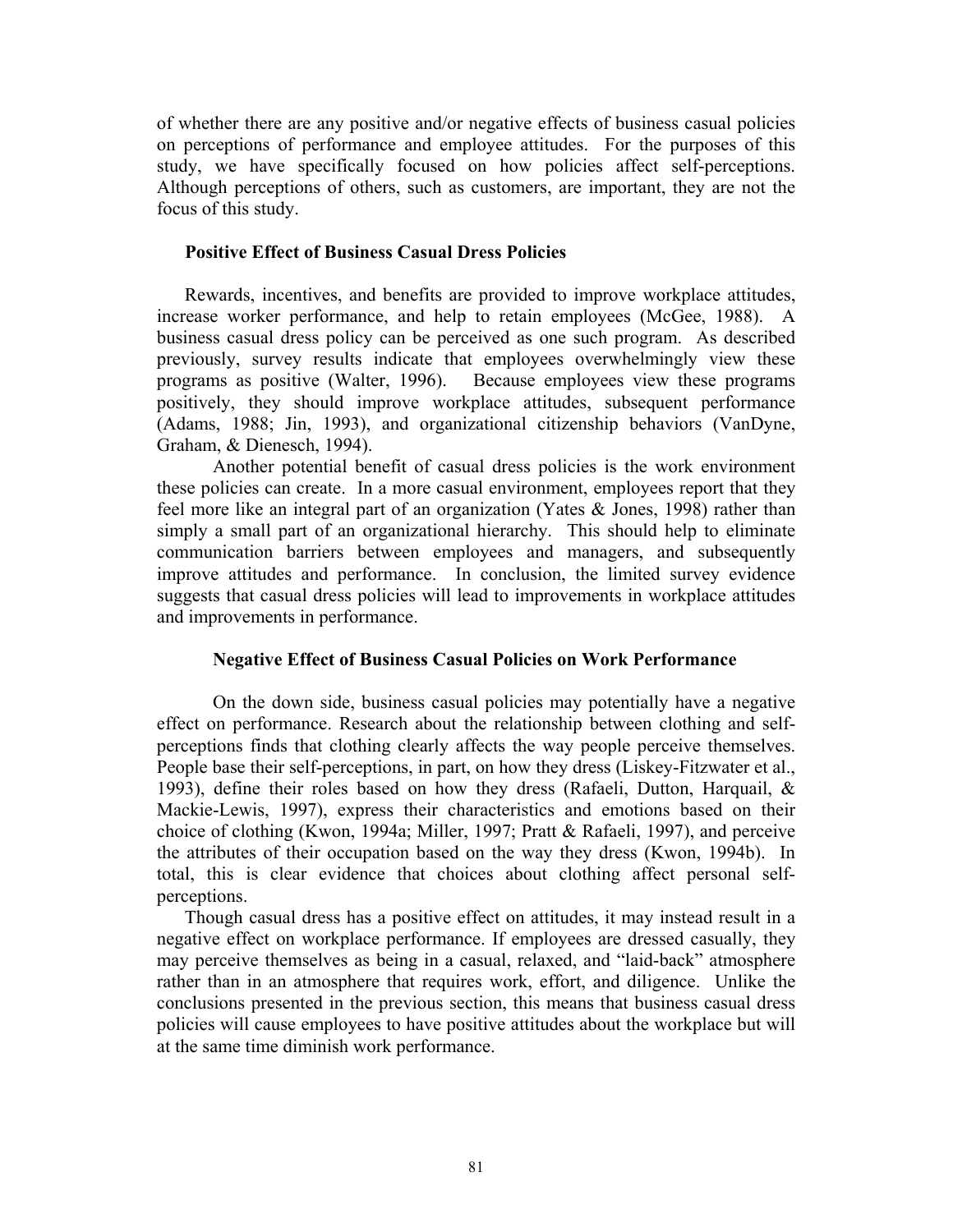#### **Hypotheses to be Tested**

Previous research suggests a positive relationship between business casual policies and workplace attitudes.

*Hypothesis 1: Employees who work in organizations with business casual dress policies will have more positive attitudes than those who work in organizations with more traditional policies.* 

Unlike the first hypothesis, however, previous research suggests two contradictory hypotheses for the relationship between business casual dress policies and work performance. As described previously, popular press surveys and other anecdotal evidence suggest that casual dress policies and work performance should be positively related.

*Hypothesis 2a: There will be a positive relationship between business-casual dress policies and ratings of work performance*.

The research examining clothing and self-perceptions previously described suggests an alternative, and contradictory, hypothesis. This means that casual dress policies and workplace performance should be negatively related, leading to an alternative hypothesis.

*Hypothesis 2b: There will be a negative relationship between business-casual dress policies and work performance.* 

The results of this project have considerable importance for businesses and human resources practitioners. First, this is the first research study that attempts to define the types of clothing that are allowed in traditional, business casual, and casual environments. Second, there are, unfortunately, few systematic evaluations of human resources programs and policies (see Goldstein & Ford, 2001 for a review). If business casual dress policies increase performance and improve attitudes, then organizations should be encouraged to implement them. If on the other hand business casual dress policies decrease performance, then companies should instead be encouraged to avoid them.

#### **Methods**

#### **Study Overview**

The research project was conducted in two phases. The first phase involved interviews of human resource professionals. The second phase included the administration of the questionnaire that was designed during the first phase.

#### **Questionnaire Design**

Qualitative assessments, interviews, and/or focus groups are often recommended as the first step in a research study that is exploring a theoretical area that has not yet received any empirical research (e.g., Fink, 1995). Because there is no empirical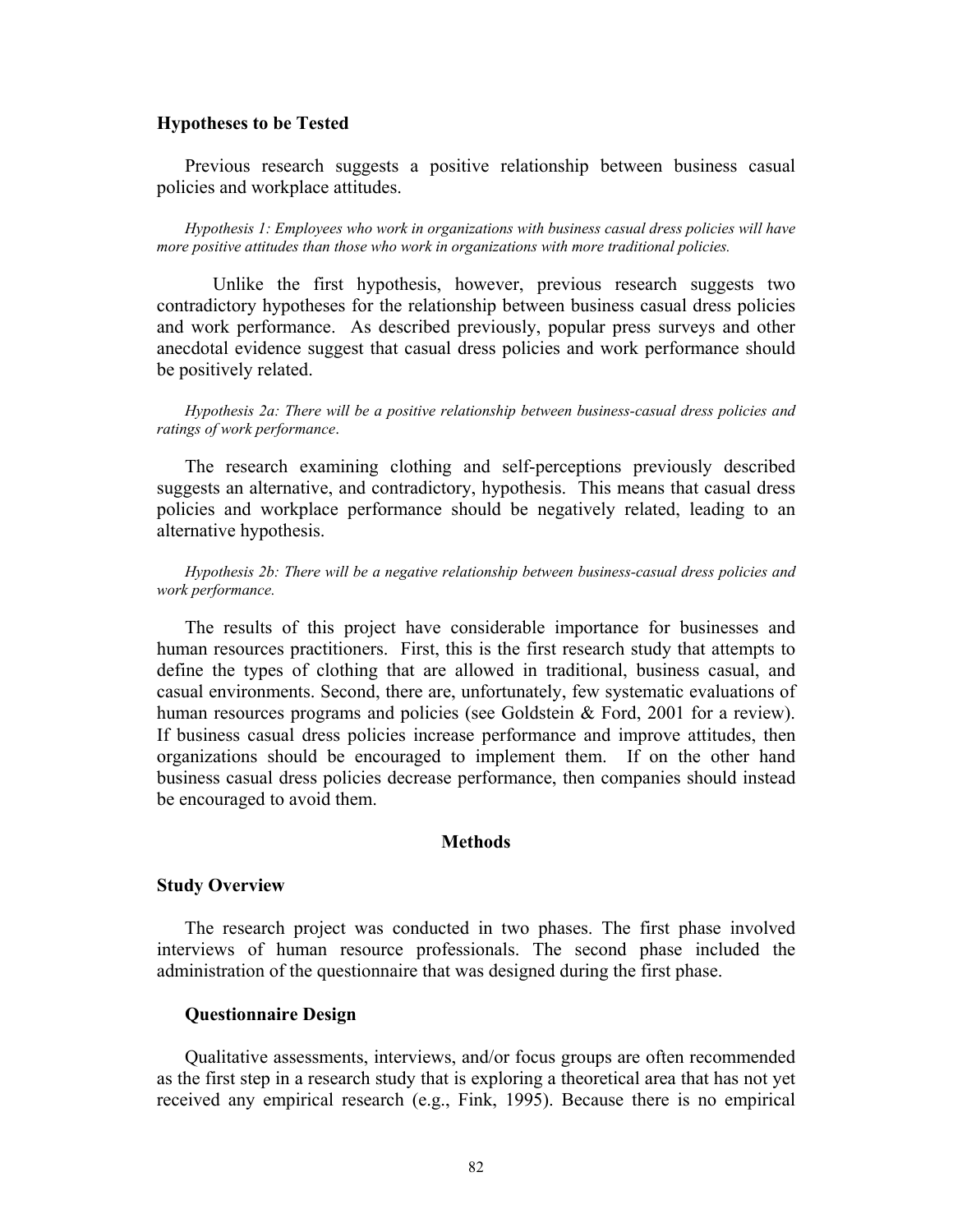research examining the effect of business casual dress policies, the first step was a qualitative assessment (Symon & Cassell, 1998) of business casual dress policies and perceptions of the success of these policies. To design the questionnaire, three semistructured interviews (two face-to-face and one phone) were conducted with human resource professionals. Because these interviews were used only to design questionnaire items rather than to make generalizations to the population, these professionals were identified through convenience rather than random sampling. These professionals included a Director of Human Resources working in an engineering facility with approximately 500 employees which was a part of a larger multi-national manufacturing company, an HR supervisor working in the main office and plant of a 1,000 employee manufacturing company, and a Principal in a 1,200 employee Human Resources consulting firm. All three organizations had recently changed to a business casual dress policy.

Seventeen questions were developed to focus the interviews on dress code policy issues, gather impressions about how they relate to work behavior, and better understand any other issues that have arisen as a result of the change to a business casual policy. Each interview lasted between 30-40 minutes. All interviews were taped (with participants' written consent). The results of these interviews were used to help to create the questionnaire.

 The questionnaire included sections designed to assess impressions about workplace behavior, opinions about the company, opinions about business attire, typical clothing allowed or accepted by the policy, and demographic information. The first section, which assessed impressions about workplace behaviors, included a single item designed to measure perceptions of performance (modified from Wright & Cropanzano, 1998). This item asked subjects to rate their own level of performance compared to others in the organization and was measured on a 5-point response scale on which subjects rated their performance from *Poor, in the lowest 30%* to *Excellent, in the top 5%*. The second section, which assessed opinions about the organization, included a single item designed to measure intentions to leave (Ferris & Rowland, 1987), five items designed to measure job satisfaction (Price & Mueller, 1986;  $\alpha = .67$ ), and ten items designed to measure perceptions of job effort (Brown & Leigh, 1996;  $\alpha = .88$ ). Intentions to leave was measured on a five-point scale from *I intend to stay in my job until I retire* to *I intend to leave my job as soon as possible*. Job satisfaction was measured on a five-point scale from *very unsatisfied* to *very satisfied*. Perceptions of job effort were measured on a five-point Likert-type scale. The distribution of each of these variables is provided in Table 1.

The third section, which assessed opinions about business attire, included six items designed specifically for this study. The items were designed to determine overall impressions about the types of policies that exist in companies where subjects worked and also what types of policies employees prefer. Sample items include "*the dress code (the formal corporate or division policy) in my company is"* and "*I would like the dress code in my office to be*" (a complete list of the items is included in Tables 6 and 7). Responses were measured on a five-point scale from *very casual* to *very formal*. The frequency distribution of first item, which measured dress code policy, is detailed in Table 1. Surprisingly, a factor analysis revealed that five of the six items, including the first item that asked about policy information, loaded on one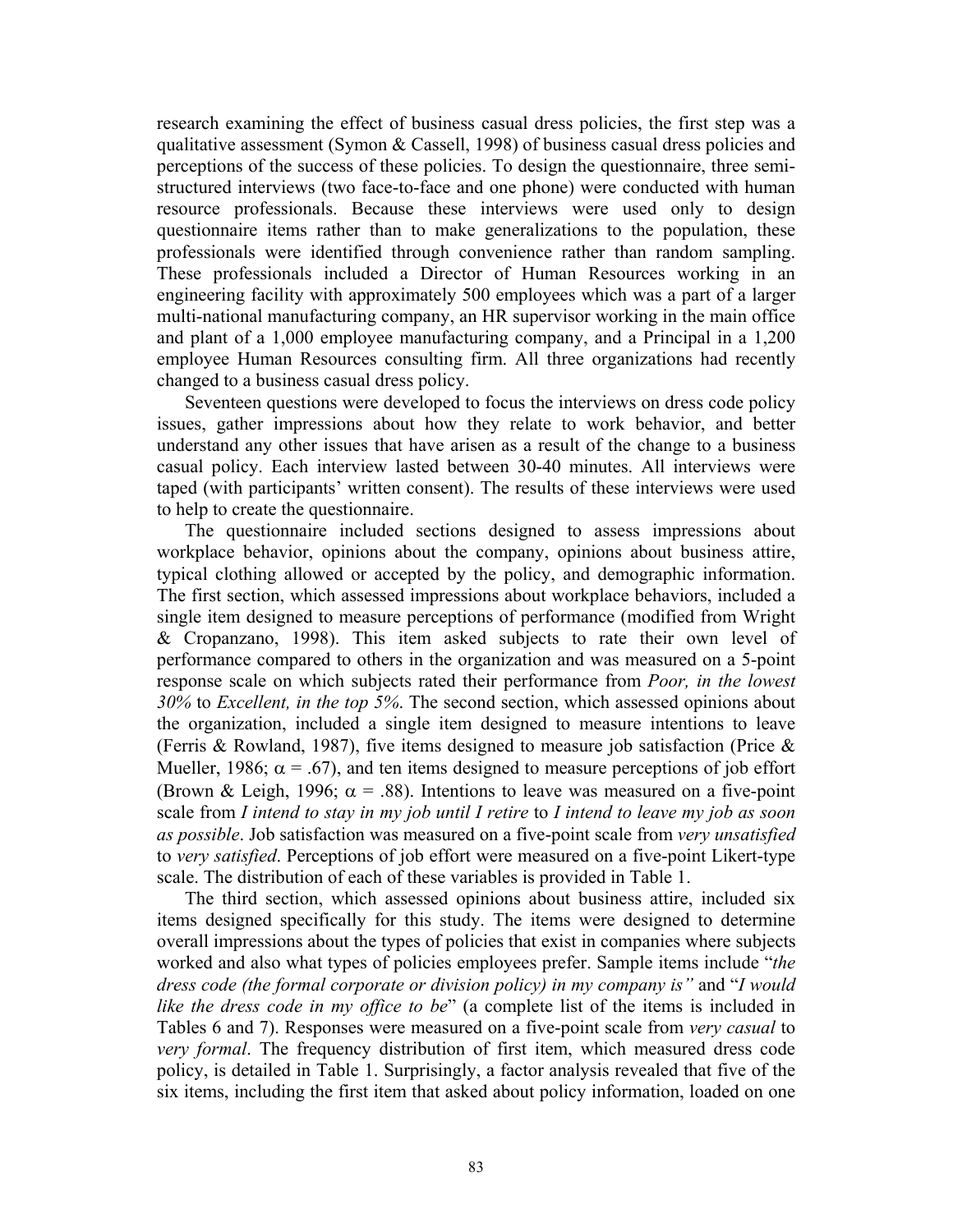factor. The only item that failed to load on the factor was the item about business casual policies. For certain analyses, these five items were averaged, including relevant reverse coding, to create a scale measuring opinions about dress policy information ( $α = .84$ ).

|                            |      |      | Rating       |      |      |      |                |      |  |  |  |
|----------------------------|------|------|--------------|------|------|------|----------------|------|--|--|--|
|                            | M    | SD   | $\mathbf{0}$ | 1    | 2    | 3    | $\overline{4}$ | 5    |  |  |  |
| Dress Policy               | 2.32 | 1.35 | 10.5         | 17.9 | 25.3 | 27.4 | 13.7           | 5.3  |  |  |  |
| Turnover intentions        | 3.22 | 1.04 | n/a          | 7.4  | 10.5 | 47.4 | 22.1           | 12.6 |  |  |  |
| Self-rating of performance | 3.73 | 0.84 | n/a          | 0.0  | 8.7  | 26.1 | 48.9           | 16.3 |  |  |  |
| Job satisfaction           | 3.29 | 0.76 | n/a          | 1.1  | 14.7 | 38.9 | 41.1           | 4.2  |  |  |  |
| Perceptions of job effort  | 3.38 | 0.66 | n/a          | 34.7 | 10.5 | 49.5 | 0.0            | 5.3  |  |  |  |
| Recent salary increase     | 1.19 | 1.15 | n/a          | 36.3 | 26.3 | 23.8 | 10.0           | 3.8  |  |  |  |

#### **Table 1: Frequency distribution representing the percent of responses for one predictor and five criterion measures.**   $\mathcal{L}_\mathcal{L} = \{ \mathcal{L}_\mathcal{L} = \{ \mathcal{L}_\mathcal{L} = \{ \mathcal{L}_\mathcal{L} = \{ \mathcal{L}_\mathcal{L} = \{ \mathcal{L}_\mathcal{L} = \{ \mathcal{L}_\mathcal{L} = \{ \mathcal{L}_\mathcal{L} = \{ \mathcal{L}_\mathcal{L} = \{ \mathcal{L}_\mathcal{L} = \{ \mathcal{L}_\mathcal{L} = \{ \mathcal{L}_\mathcal{L} = \{ \mathcal{L}_\mathcal{L} = \{ \mathcal{L}_\mathcal{L} = \{ \mathcal{L}_\mathcal{$

n/a: not applicable.

The dress policy measure ranged from 1=*Very Casual (All types of clothes are acceptable)* to 5=*Very Formal (People wear suits regardless of policy)*. A rating of 0 indicated no policy.

Self-rated performance ranged from 1=*Poor, in the lowest 30%* to 5=*Excellent, in the top 5%*. Intentions to leave ranged from 1 =*I intend to stay in my job until I retire* to 5=*I intend to leave my job as soon as possible*.

Job Satisfaction was measured using five items on a scale which ranged from 1=*very unsatisfied* to 5=*very satisfied* 

The frequency distribution represents cases where: 1 represents a mean scale score  $\leq 1.50$ ,  $2=1.51-2.50$ ,  $3=2.51-3.50$ , 4=3.51-4.50, and 5=4.51-5.00.

Perceptions of job effort were measured using ten items on a five-point Likert scale. The frequency distribution represents cases where: 1 represents a mean scale score <= 1.50, 2=1.51-2.50, 3=2.51-3.50, 4=3.51-4.50, and 5=4.51-5.00.

Recent Salary Increases were measured using the following response scale:

1=*less than 1.0%*, 2=*1.0% to 2.9%*, 3=*3.0% to 5.9%*, 4=*6.0% to 9.9%*, and 5=*10.0% or more.*

The fourth section, which was also designed for this study, included questions about specific policy information. This section included two lists of specific articles of clothing, such as *khaki slacks*, or *tennis/athletic shoes*. For each article listed, subjects rated that article as *not acceptable, allowed but not preferred, preferred but not expected,* and *expected.* Two different lists were provided; one for males and one for females (although many items appeared on both lists). The list for males to complete included 26 different articles of clothing, and the list for females included 42 different articles of clothing.

#### **Design and Subjects**

Ninety-five students (92 from Introductory Psychology and 3 from Introduction to Management) at a mid-sized Midwestern college participated as subjects in the questionnaire study in exchange for extra credit. Eighty-two percent of subjects rated their primary racial category as Caucasian, and 67% were female. Forty-four percent were under 21 years old and 29% were between 21 and 25. Approximately 20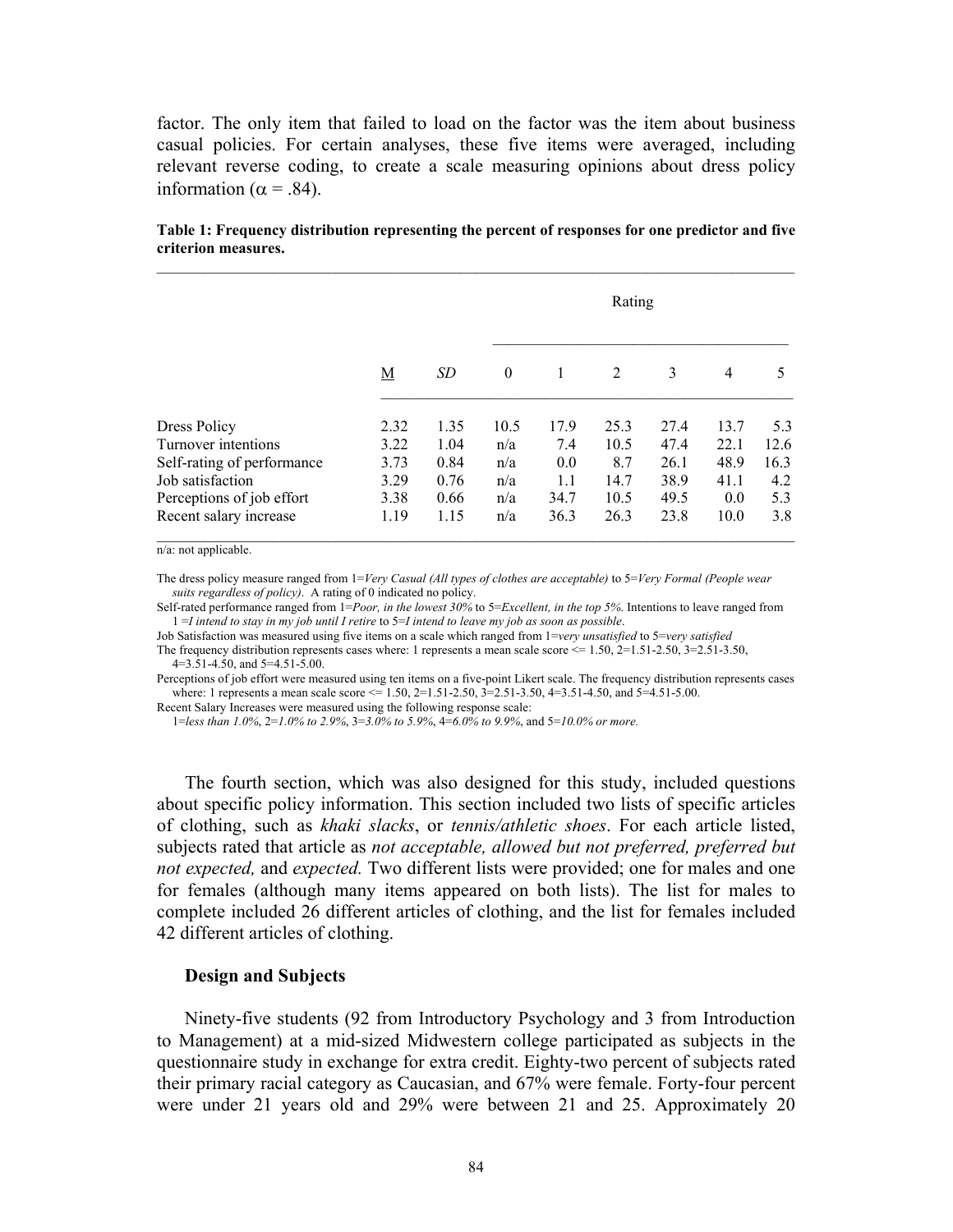percent worked in clerical roles, approximately 20% in non-managerial professional roles, and approximately 20% in management or executive positions. Ninety-one percent of subjects worked either full- (43%) or part-time (48%), and of those who worked full time, they had worked between zero (N=3) and 21 years in their current career (*M*=4.2).

#### **Procedure**

One of the authors distributed questionnaires during class. Students who returned questionnaires during the allotted time period received extra course credit (Response rate=37.5%). These questionnaires were completed on personal time. The remaining questionnaires were distributed by a research assistant to Introductory Psychology students during three research participation sessions; subjects signed up to participate in these sessions ahead of time. All students who attended sessions completed the questionnaire during the session, and all received extra course credit.

Subjects received a brief verbal overview about the nature of the project and then gave their consent to participate. Following the brief overview, subjects completed questionnaires at their own pace because the questionnaire contained a complete set of self-explanatory instructions. Subjects were debriefed following participation.

#### **Results**

The first research question was a descriptive analysis designed to better understand typical dress policies in the workplace. Table 2 details the mean item scores for acceptable and preferred business attire, separated by male and female responses. As can be seen in Table 2, the typical attire preferred for men is dress slacks or khaki slacks, long-sleeved dress shirts or short-sleeved knit shirts with a collar, and loafers. The typical attire preferred for females is similar to that of males: dress pants or skirts without a jacket, khakis, long-sleeve blouses, short-sleeve blouses, or short-sleeved knit shirts with a collar, and leather flats or other lowheeled dress shoes. However, females also indicated that their organizations preferred suits, hose, sweaters, and turtlenecks.

The second research question asked about whether typical attire categories exist in the workplace. Two principal-components exploratory factor analyses with a varimax rotation were conducted on the attire items; one for the items completed by males (number of items=26) and another for those completed by females (number of items=44)<sup>[1](#page-8-0)</sup>. Table 3 provides a summary of these analyses. As predicted, three attire factors were found for males: traditional business attire, business casual attire, and casual dress attire. Similarly, the factor analysis for females revealed these same three factors. However, the analysis also revealed a fourth factor, termed Fashion Attire. This factor includes attire such as open-toed shoes, skirts that are above the knee or mid-thigh, and platform shoes.

<span id="page-8-0"></span> <sup>1</sup> Because of small sample size in this exploratory study, we violated some assumptions of factor analysis but the results of the two factor analyses were consistent with our expectations and each other, providing a form of cross-validation.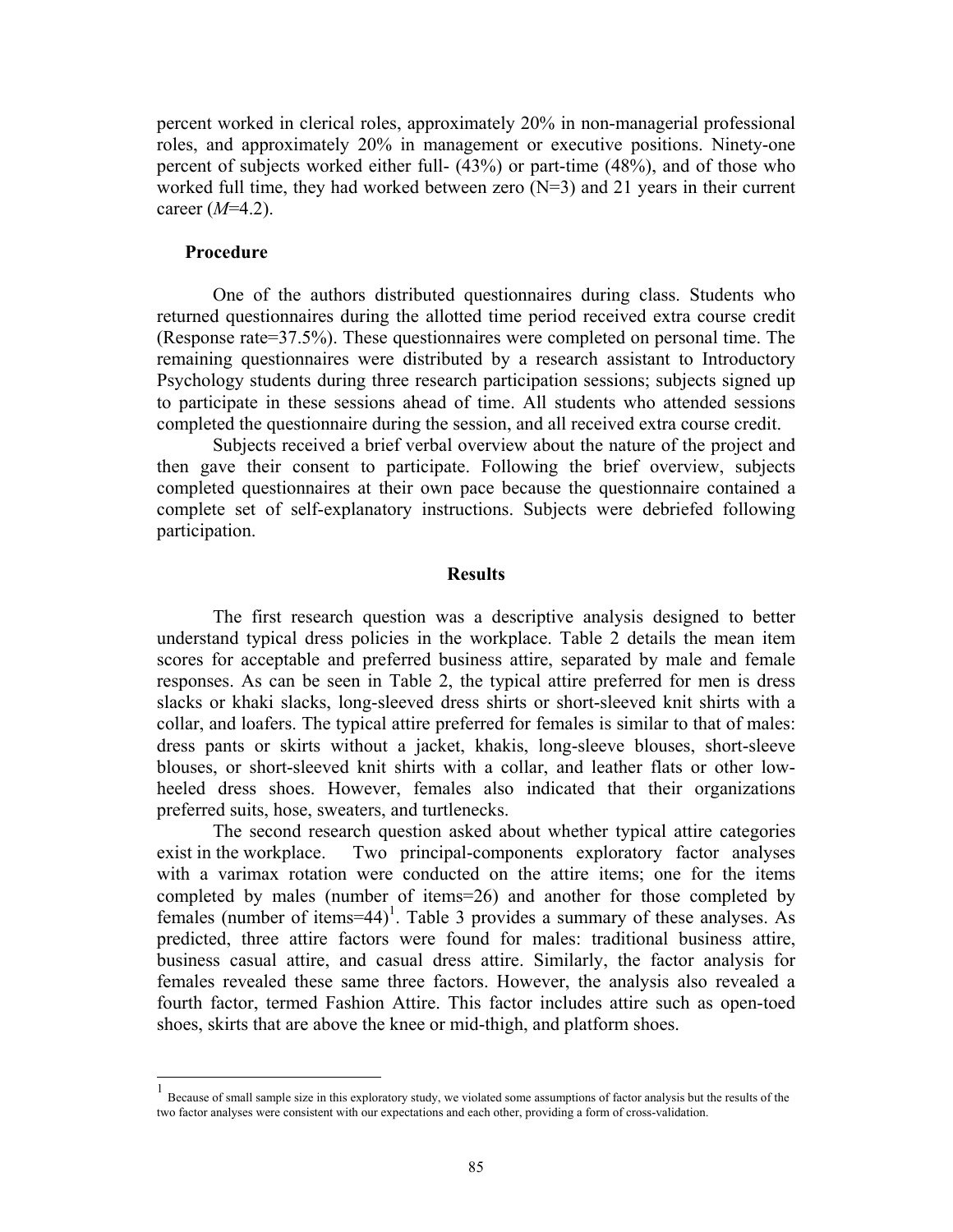|                                              |                                        | Men  |      | Women |      | Diff. In |  |
|----------------------------------------------|----------------------------------------|------|------|-------|------|----------|--|
| <b>Attire Items for Men</b>                  | <b>Attire Items for Women</b>          | Mean | SD   | Mean  | SD   | Means    |  |
| <b>Suits</b>                                 | Suits with skirts                      | 1.85 | 0.71 | 2.16  | 0.84 | $-0.31$  |  |
| Suits                                        | Suits with pants                       | 1.85 | 0.71 | 2.20  | 0.86 | $-0.35$  |  |
| Sport Coats and Dress pants                  | Jacket/blazer and skirts (not suits)   | 1.88 | 0.78 | 2.14  | 0.87 | $-0.26$  |  |
| Sport Coats and Dress pants                  | Jacket/blazer and pants                | 1.88 | 0.78 | 2.19  | 0.84 | $-0.31$  |  |
| Slacks (without suit or jacket               | Dress pants/Slacks (no suit)           | 2.33 | 1.05 | 2.47  | 0.85 | $-0.14$  |  |
| Slacks (without suit or jacket               | Skirts- ankle-length (no suit)         | 2.33 | 1.05 | 2.28  | 0.83 | 0.05     |  |
| Slacks (without suit or jacket               | Skirts - below knee/mid-calf (no suit) | 2.33 | 1.05 | 2.21  | 0.85 | 0.12     |  |
| Ties                                         |                                        | 2.03 | 0.85 | n/a   |      |          |  |
|                                              | Skirts - above the knee (no suit)      | n/a  |      | 1.91  | 0.83 |          |  |
|                                              | Skirts - mid-thigh (no suit)           | n/a  |      | 1.78  | 0.81 |          |  |
| Khakis                                       | Khakis                                 | 2.39 | 0.93 | 2.51  | 0.93 | $-0.12$  |  |
|                                              | <b>Dresses</b>                         | n/a  |      | 2.13  | 0.87 |          |  |
| Jeans/denim pants                            | Jeans/denim pants                      | 2.03 | 0.86 | 1.96  | 1.08 | 0.07     |  |
|                                              | Tights/leggings                        | n/a  |      | 1.70  | 0.81 |          |  |
| Bermuda/walking shorts                       | Bermuda/walking shorts                 | 1.72 | 0.85 | 1.64  | 0.86 | 0.08     |  |
| Sweatpants                                   | Sweatpants                             | 1.61 | 0.82 | 1.46  | 0.78 | 0.15     |  |
|                                              | Nylons/hose                            | n/a  |      | 2.44  | 1.00 |          |  |
| Long-sleeved dress shirts                    | Long-sleeve blouses (not sheer)        | 2.21 | 0.89 | 2.37  | 0.89 | $-0.16$  |  |
| Short-sleeved dress shirts                   | Short-sleeve blouses (not sheer)       | 2.18 | 0.91 | 2.30  | 0.85 | $-0.12$  |  |
|                                              | Long-sleeve blouses (sheer)            | n/a  |      | 1.64  | 0.68 |          |  |
|                                              | Short-sleeve blouses (sheer)           | n/a  |      | 1.71  | 0.76 |          |  |
|                                              | Sleeveless blouses                     | n/a  |      | 1.94  | 0.92 |          |  |
| Sweaters                                     | Sweaters                               | 2.03 | 0.84 | 2.34  | 0.88 | $-0.31$  |  |
| Turtlenecks                                  | Turtlenecks                            |      | 0.83 | 2.35  | 0.85 | $-0.41$  |  |
| Flannel shirts                               | Flannel shirts                         | 1.94 | 0.93 | 1.76  | 0.86 | 0.18     |  |
| Sweatshirts                                  | Sweatshirts                            | 1.78 | 0.91 | 1.87  | 0.96 | $-0.09$  |  |
| Polo/knit shirts with a collar               | Polo/knit shirts with a collar         | 2.24 | 1.03 | 2.42  | 0.90 | $-0.18$  |  |
| T-shirts (no collar)                         | T-shirts (no collar)                   | 2.18 | 1.10 | 1.96  | 1.05 | 0.22     |  |
| Tank tops                                    | Tank tops                              | 1.67 | 1.05 | 1.62  | 0.96 | 0.05     |  |
|                                              | Halter tops                            | n/a  |      | 1.26  | 0.63 |          |  |
| Leather-soled dress shoes                    | Leather shoes with heels               | 1.93 | 0.86 | 2.29  | 1.05 | $-0.36$  |  |
| Leather-soled dress shoes                    | Leather flats/shoes (no heels)         | 1.93 | 0.86 | 2.43  | 0.93 | $-0.50$  |  |
| Loafers (no laces)                           | Loafers (no laces)                     | 1.69 | 0.69 | 2.41  | 0.87 | $-0.72$  |  |
|                                              | Open-toed dress shoes                  | n/a  |      | 1.92  | 0.94 |          |  |
|                                              | Platform shoes                         | n/a  |      | 1.78  | 0.87 |          |  |
| Rubber soled shoes/loafers                   | Rubber soled shoes/loafers             | 2.42 | 0.97 | 2.22  | 0.94 | 0.20     |  |
| Boat shoes/Topsiders                         | Boat shoes/Topsiders                   | 2.00 | 0.94 | 1.87  | 0.90 | 0.13     |  |
|                                              | Dress boots                            | n/a  |      | 1.97  | 0.87 |          |  |
| <b>Boots</b>                                 | Hiking or show boots                   | 2.27 | 0.88 | 1.65  | 0.89 | 0.62     |  |
|                                              | Canvas shoes                           | n/a  |      | 2.03  | 0.93 |          |  |
| Suede shoes with laces                       |                                        | 2.12 | 1.05 | n/a   |      |          |  |
| Tennis/athletic shoes                        | Tennis/athletic shoes                  | 2.21 | 0.99 | 2.19  | 1.16 | 0.02     |  |
| White athletic socks<br>White athletic socks |                                        | 2.50 | 0.98 | 2.02  | 1.05 | 0.48     |  |
| Sandals                                      | Sandals                                | 1.24 | 0.61 | 1.95  | 0.97 | $-0.71$  |  |

#### **Table 2. Means and SD's for acceptable attire for men and women**

Notes: Items were rated on a 1-4 scale where 1=not acceptable, 2=allowed but not preferred, 3=preferred but not expected, and 4=expected. A notation of not applicable (n/a) indicates that the question was specific to either females or males, and thus not asked for males or females, respectively. Means were compared using t-tests, however because of the small sample size none reached acceptable levels of statistical significance.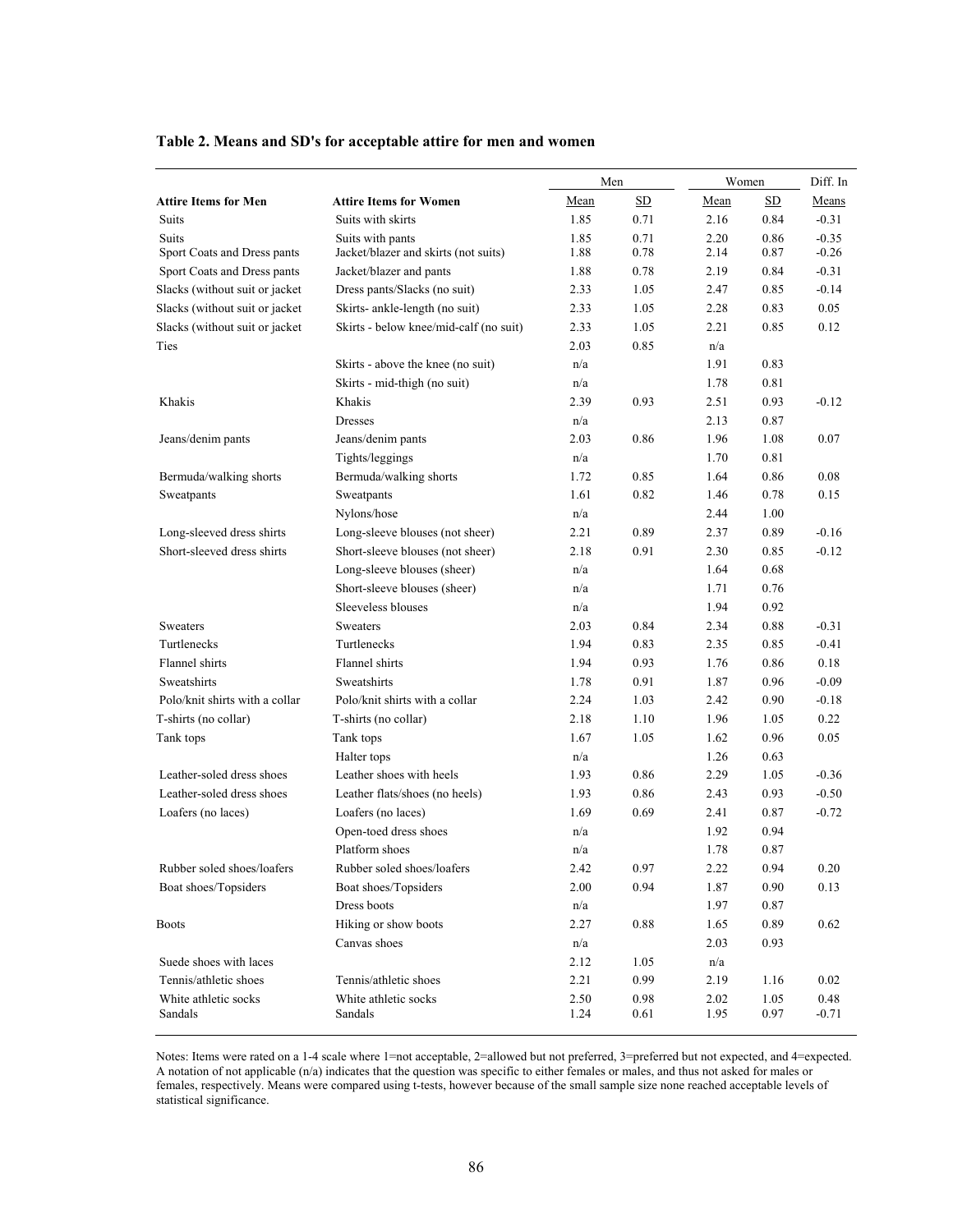|                                               |                                                             |        |        |         | Men    | Women                    |         |           |
|-----------------------------------------------|-------------------------------------------------------------|--------|--------|---------|--------|--------------------------|---------|-----------|
|                                               |                                                             | Men    | Women  | Women   |        | <b>Business Business</b> |         | Men Women |
|                                               | Women                                                       | Dressy | Dressy | Fashion | Casual | Casual Casual Casual     |         |           |
| Men                                           |                                                             |        |        |         |        |                          |         |           |
| Suits                                         | Suits with skirts                                           | .90    | .82    |         |        |                          |         |           |
| <b>Suits</b>                                  | Suits with pants                                            | .90    | .74    |         |        |                          |         |           |
| Loafers (no laces)                            | Loafers (no laces)                                          | .88    | .86    |         |        |                          |         |           |
| Short-sleeved dress shirts                    | Short-sleeve blouses (not sheer)                            | .86    | .82    |         |        |                          |         |           |
| Sport Coats and Dress pants                   | Jacket/blazer, skirts (not suits)                           | .84    | .82    |         |        |                          |         |           |
| Sport Coats and Dress pants                   | Jacket/blazer, pants                                        | .84    | .86    |         |        |                          |         |           |
| Long-sleeved dress shirts                     | Long-sleeve blouses (not sheer)                             | .82    | .83    |         |        |                          |         |           |
| Leather-soled dress shoes                     | Leather shoes with heels                                    | .79    | .72    |         |        |                          |         |           |
| Sweaters                                      | Sweaters                                                    | .78    | .48    |         |        | .51                      |         |           |
| Suede shoes with laces                        |                                                             | .71    |        |         |        |                          |         |           |
| Boat shoes/Topsiders                          | Boat shoes/Topsiders                                        | .70    |        |         |        |                          |         |           |
| Ties                                          |                                                             | .67    |        |         |        |                          |         |           |
| Slacks (without suit or jacket                | Dress pants/Slacks (no suit)                                | .64    | .68    |         |        |                          |         |           |
| Slacks (without suit or jacket                |                                                             | .64    | .74    |         |        |                          |         |           |
|                                               | Skirts-ankle-length (no suit)<br>Skirts-below knee/mid-calf |        |        |         |        |                          |         |           |
| Slacks (without suit or jacket<br>Turtlenecks |                                                             | .64    | .69    |         |        |                          |         |           |
|                                               | Turtlenecks                                                 | .63    | .54    |         |        | .55                      |         |           |
| Bermuda/walking shorts                        | Bermuda/walking shorts                                      | $-.57$ |        |         |        |                          | .34     | .61       |
|                                               | Leather flats/shoes (no heels)                              |        | .91    |         |        |                          |         |           |
|                                               | Long-sleeve blouses (sheer)                                 |        | .65    |         |        |                          |         |           |
|                                               | Nylons/hose                                                 |        | .63    |         |        |                          |         |           |
|                                               | Short-sleeve blouses (sheer)                                |        | .63    |         |        |                          |         |           |
|                                               | Tights/leggings                                             |        | .39    |         |        |                          |         |           |
|                                               | Open-toed dress shoes                                       |        |        | .74     |        |                          |         |           |
|                                               | Skirts-above the knee (no suit)                             |        |        | .71     |        |                          |         |           |
|                                               | Dresses                                                     |        |        | .68     |        |                          |         |           |
|                                               | Platform shoes                                              |        |        | .63     |        |                          |         |           |
|                                               | Skirts - mid-thigh (no suit)                                |        |        | .63     |        |                          |         |           |
|                                               | Dress boots                                                 |        |        | .57     |        |                          |         |           |
| Rubber soled shoes/loafers                    | Rubber soled shoes/loafers                                  |        |        | .51     | .81    |                          |         |           |
| Khakis                                        | Khakis                                                      |        |        |         | .71    | .56                      |         |           |
| Polo/knit shirts with a collar                | Polo/knit shirts with a collar                              |        |        |         | .54    | .72                      |         |           |
| Sandals                                       | Sandals                                                     |        |        |         | $-.53$ |                          |         | .63       |
| Jeans/denim pants                             | Jeans/denim pants                                           |        |        |         |        | .67                      | .80     |           |
| <b>Boots</b>                                  | Hiking or snow boots                                        |        |        |         |        | .66                      | .77     |           |
| Tennis/athletic shoes                         | Tennis/athletic shoes                                       |        |        |         |        | .58                      | .78     |           |
| White athletic socks                          | White athletic socks                                        |        |        |         |        | .58                      | .55     |           |
| Flannel shirts                                | Flannel shirts                                              |        |        |         |        |                          | .92     | .58       |
| Sweatshirts                                   | Sweatshirts                                                 |        |        |         |        |                          | $.87\,$ | .81       |
| T-shirts (no collar)                          | T-shirts (no collar)                                        |        |        |         |        |                          | .76     | .77       |
| Tank tops                                     | Tank tops                                                   |        |        |         |        |                          | .69     | .84       |
| Sweatpants                                    | Sweatpants                                                  |        |        |         |        |                          | .58     | .70       |
|                                               | Canvas shoes                                                |        |        |         |        |                          |         | .51       |
|                                               | Halter tops                                                 |        |        |         |        |                          |         | .61       |
|                                               | Sleeveless blouses                                          |        |        |         |        |                          |         | .62       |

#### **Table 3. Factor Weights Dress Code Items**

Extraction Method: Principal Component Analysis.Rotation Method: Varimax with Kaiser Normalization

Rotation converged in 5 iterations for men and 17 for women.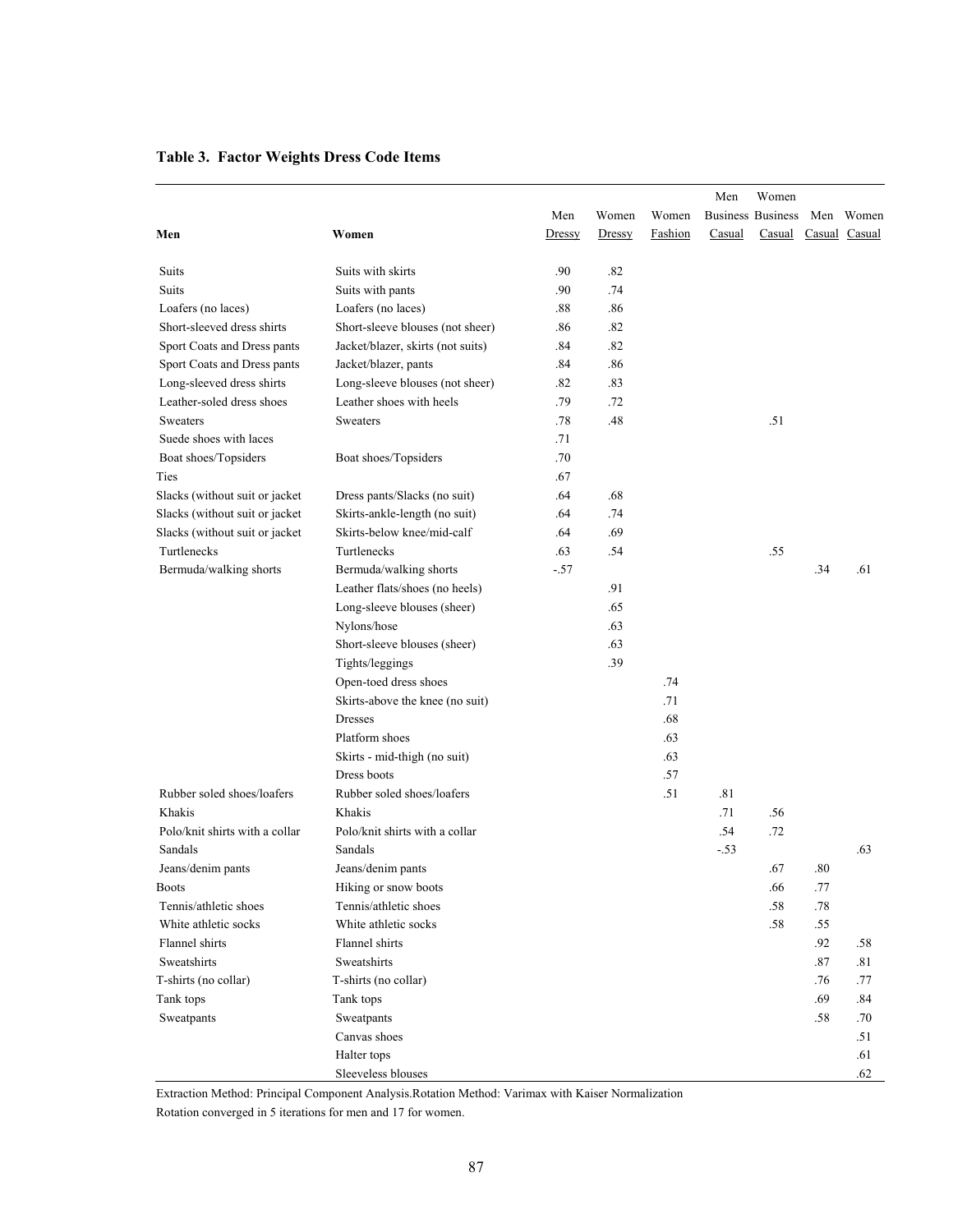Correlations were calculated among item scale scores created from the results of the factor analysis and opinions about formal and informal dress codes (see Table 4). These correlations provide further evidence of the validity of the attire factors. As can be seen in the table, responses from females on the traditional attire and business casual attire factors correlate strongly and positively with opinions about formal dress code, and responses on the casual attire factor correlate moderately and negatively with opinions about the formal dress code. These correlations are in the similar direction for males. However, none reached traditionally accepted levels of significance. This is most likely due to the small number of males who participated in the research study.

Finally, the third research question asked whether any differences existed between males and females. Table 2 lists means and standard deviations for acceptable attire for men and women. As can be seen in Table 2, some differences may exist. These differences may include the fact that females perceive higher expectations to wear suits and jackets, and more formal (and possibly less comfortable) shoes, such as leather soled shoes or loafers. Females may also have less freedom to wear more comfortable or casual attire such as boots and white athletic socks. Finally, males are less free to wear sandals. *T*-tests comparing these means and standard deviations failed to reveal any statistically significant findings (once again, this may be due to the small number of males who participated) in the policy information.

Interestingly, investigations about dress code preferences revealed significant sex differences. A one-way ANOVA was conducted using gender as a betweensubjects factor and the five-item dress code preference scale as the dependent measure. The ANOVA revealed a significant main effect for sex, *F*(1, 92)=8.69, *p*<.001, such that females (*M*=2.70) prefer a more formal dress environment than do males (*M*=2.09), however, both mean scores fall below the midpoint of the scale.

| Attire Factor             | Formality of<br>Current Dress Code | Formality of<br><b>Actual Attire</b> |
|---------------------------|------------------------------------|--------------------------------------|
| Traditional Dress – Men   | .31                                | .08                                  |
| Traditional Dress – Women | $39**$                             | .26                                  |
| Fashion – Women           | $-17$                              | $-19$                                |
| Business Casual – Men     | .13                                | .14                                  |
| Business Casual – Women   | $.50**$                            | $-.54**$                             |
| Casual Dress – Men        | $-33$                              | $-.30$                               |
| Casual Dress – Women      | $-35*$                             | $-.38**$                             |

**Table 4: Correlations between organizational dress policy and attire factors** 

Hypothesis 1 stated that more casual dress policies would be related to more positive attitudes about the workplace (because of the response scale used, this would be shown with a negative correlation). This hypothesis was tested with bivariate Pearson correlations between the 5-item Job Satisfaction scale, the 10-item Job Effort scale and the 5-item dress code preference scale. As can be seen in Table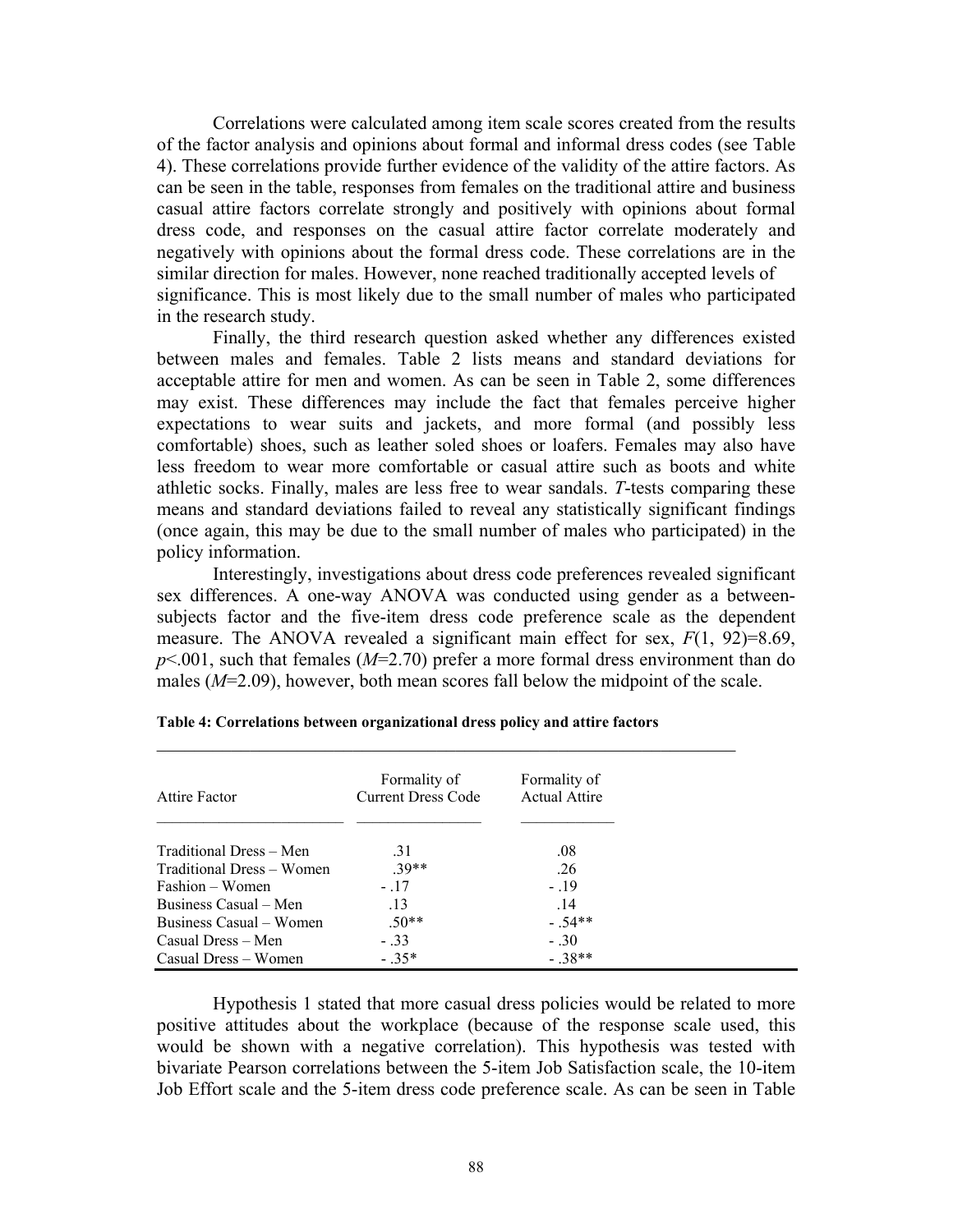5, there is no significant relationship between preferences about dress code and job satisfaction. To further examine whether dress code polices are related to attitudes, the single item measuring intentions to leave was compared to the 5-item dress code preference scale. Similar to the previous results, no significant correlation was found between intentions to leave and the 5-item dress code preference scale. Finally, a bivariate correlation was conducted between the perceptions of job effort scale and the six dress code preference items, as well as the 5-item scale. As can be seen in Table 5, there is a significant positive relationship between preferences for a formal dress code and perceptions of job effort. An additional variable was calculated by subtracting responses about preferred attire policy from those of typical attire. An analysis revealed a significant negative relationship between this difference score and perceptions of job effort, suggesting that subjects who prefer to work in a casual environment perceive they put in less effort when working in a formal environment. Thus, hypothesis 1 received limited support.

Hypothesis 2 stated that casual dress policies would be either positively (hypothesis 2a) or negatively (hypothesis 2b) related to measures of performance. This hypothesis was also tested with bivariate Pearson correlations. For this analysis, self-ratings of performance were compared to the six dress code policy items. Once again, the analysis failed to reveal any significant correlations. Thus, hypothesis 2 also failed to receive any support.

#### **Discussion**

The present study had two goals. The first was to determine whether trends about dress code policies exist in the workplace. The second was to determine whether these policies have any impact on attitudes or performance. Regarding the first goal, this research reveals the typical types of attire that are common in today's work environment. Furthermore, the research demonstrated that there are a relatively small number of categories of attire, which can be clearly delineated. Finally, the study revealed that there *might* be gender differences in expectations about dress.

The second goal, to determine whether dress code policy information had a relationship with attitudes, was not satisfied. In our sample, employee preferences for type of dress failed to predict job satisfaction, intentions to leave, or self-reports of job performance. Interestingly, however, employees who prefer more formal dress perceive themselves as putting in more effort, even though this does not seem to be the same for reported performance outcomes. Further, these preliminary results demonstrate the potential importance of matching policies to employee preferences: those who work in formal environments may actually put in less effort when they would prefer to work in a casual environment. If perceptual rather than actual performance differences are supported by subsequent research, then the trend toward business casual and casual dress environments should continue as long as employees request it and it does not negatively impact other job attitudes such as satisfaction or intentions to leave.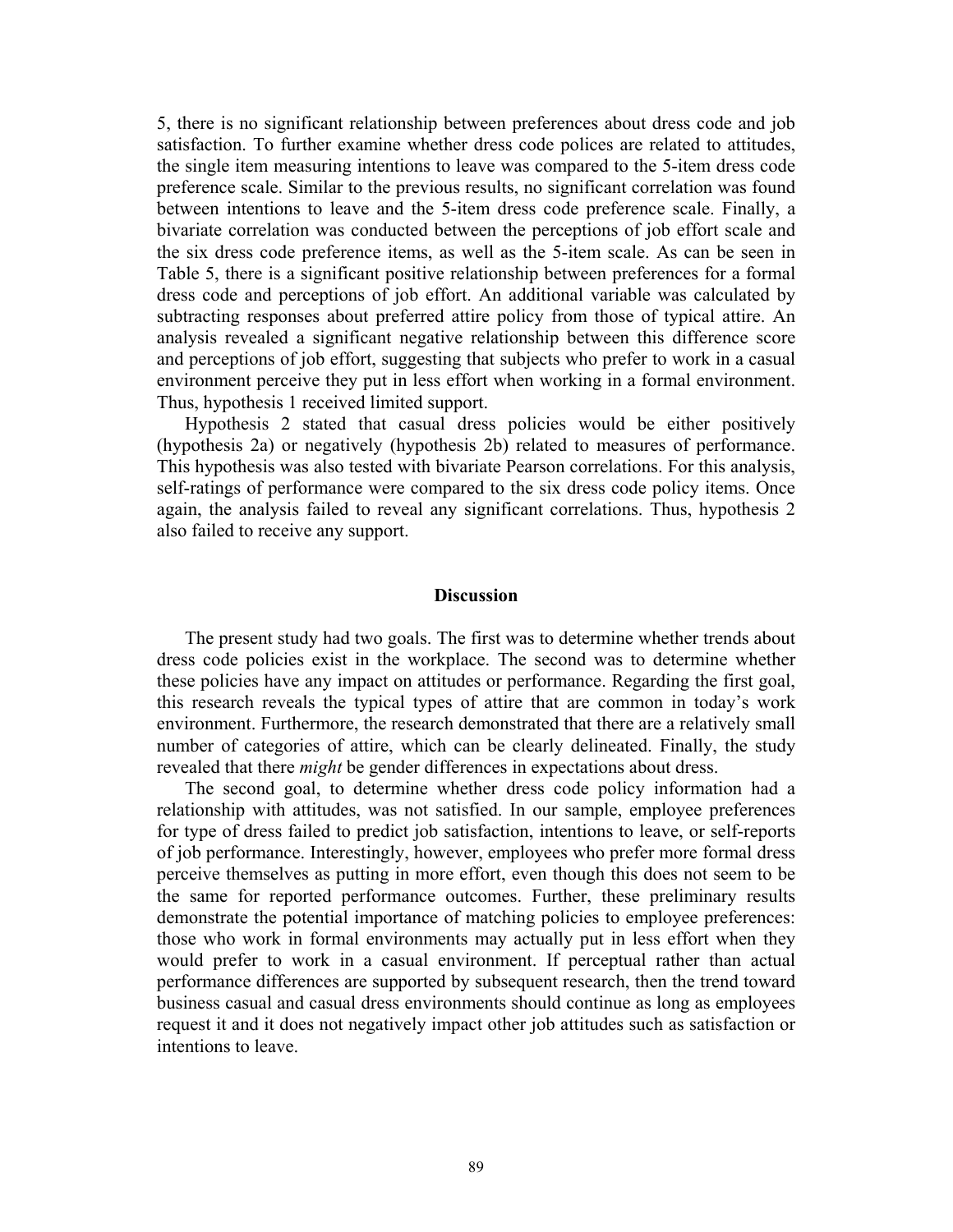#### **Table 5. Correlation matrix comparing dress policy items, attitudes, and performance.**

|                |                                                                                                                                                                                                            |         |         | 3      |        | 5.       | 6       |          | 8        |          | 10      |       | 12       |
|----------------|------------------------------------------------------------------------------------------------------------------------------------------------------------------------------------------------------------|---------|---------|--------|--------|----------|---------|----------|----------|----------|---------|-------|----------|
|                | Turnover Intentions (1=intend to stay, 5=intend to leave)                                                                                                                                                  |         |         |        |        |          |         |          |          |          |         |       |          |
| $\mathbf{2}$   | Overall, rate your performance over the last six months (1=poor, bottom<br>$30\%$ , 5=excellent, top $5\%$ )                                                                                               | $-.11$  |         |        |        |          |         |          |          |          |         |       |          |
| $\mathfrak{Z}$ | What is the percentage of your most recent salary increase?                                                                                                                                                | $-.00$  | $-.12$  |        |        |          |         |          |          |          |         |       |          |
| 4              | Job Satisfaction (five-item scale, 1=very dissatisfied, 5=very satisfied)                                                                                                                                  | $-33**$ | $.24*$  | .15    |        |          |         |          |          |          |         |       |          |
| 5              | Perceptions of Job Effort (five-item Likert-type scale, 1=strongly<br>disagree, 5=strongly agree)                                                                                                          | $-.16$  | $.51**$ | $-.03$ | .15    |          |         |          |          |          |         |       |          |
| 6              | The dress code (formal policy) in my company is (1=very casual: all<br>types of clothes are acceptable, 5=very formal, people wear suits)                                                                  | .08     | .07     | .04    | $-.17$ | .18      |         |          |          |          |         |       |          |
| $\tau$         | Regardless of dress code policy, typical attire (what is informally<br>expected or what is the norm) is: (1=very casual: all types of clothes are<br>acceptable, 5=very formal, people wear suits)         | .01     | .06     | $-.04$ | $-.16$ | .10      | $.84**$ |          |          |          |         |       |          |
| 8              | I would like the dress code in my office to be: (1=very casual: all types of<br>clothes should be acceptable, 5=very formal, people should wear suits)                                                     | .01     | .08     | .04    | $-.09$ | $.29**$  | $.54**$ | $.54**$  |          |          |         |       |          |
| 9              | Difference between typical and preferred policy (negatives represent<br>subjects working in formal environments but prefer casual, while<br>positives represent those working in casual but prefer formal) | $-.04$  | $-.03$  | $-08$  | $-.03$ | $-.22*$  | .17     | $.32**$  | $-.62**$ |          |         |       |          |
| 10             | Regardless of dress code policy, $(1=$ very casual: all types of clothes are<br>acceptable, 5=very formal, I should wear suits)                                                                            | $-.04$  | .05     | $-.11$ | $-.03$ | .12      | $.40**$ | $.50**$  | $.68**$  | $-.30**$ |         |       |          |
| 11             | My opinion about business casual (e.g., khaki slacks and a dress shirt) is<br>that: (1=business casual is completely unacceptable, 5=business casual is<br>completely acceptable)                          | .04     | .16     | $-.10$ | $-06$  | .11      | .09     | .12      | .04      | .04      | .06     |       |          |
| 12             | My opinion about casual dress (e.g., jeans, t-shirt, and sandals) is that<br>(1=casual dress is completely unacceptable, 5=casual dress is completely<br>acceptable)                                       | .03     | $-.11$  | .11    | .10    | $-.29**$ | $-40**$ | $-.36**$ | $-61**$  | $.37**$  | $-47**$ | $-06$ |          |
| 13             | Five item scale that includes items 6-9 and 11, where 11 is reverse-coded.                                                                                                                                 | .02     | .09     | $-.05$ | $-.15$ | $.26*$   | $.80**$ | $.81**$  | $.86**$  | $-.22*$  | $.78**$ | .09   | $-.74**$ |

Notes: \* <u>p</u><.05, \*\*<u>p</u><.01.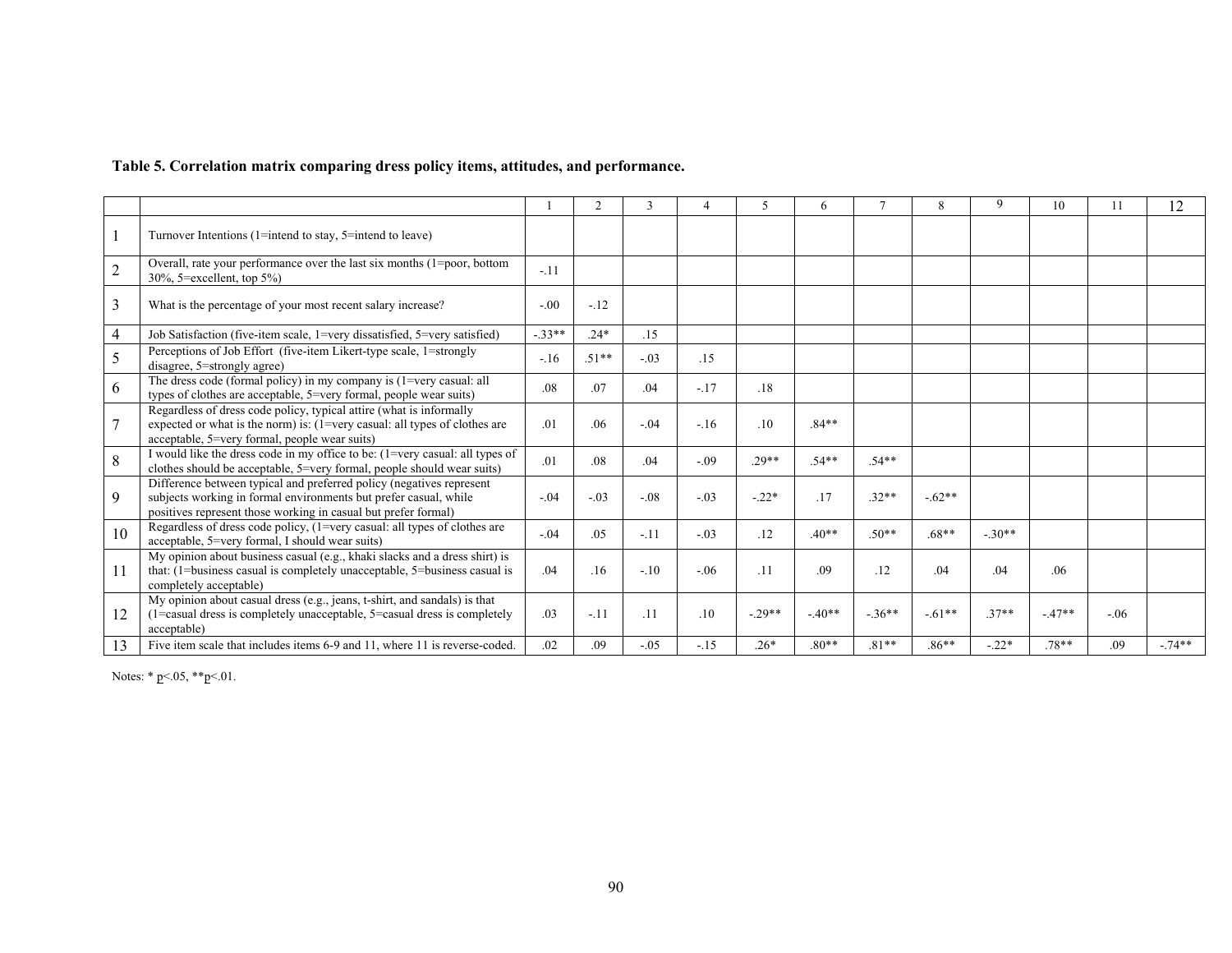Finally, one of the most interesting findings is the difference between men and women in preference for formality of dress. Although men and women both reported preferences that were to the casual side of the scale midpoint between formal and casual, women in our sample preferred to dress more formally than did men. This may indicate gender biases in the workplace resulting from how people dress. This idea, however, needs further investigation.

Two limitations with our exploratory study are listed below, and lead us to recommend caution when making generalizations from these results. The first limitation is the sample used in the study—a convenience sample of Introduction to Psychology and Introduction to Management students. This sample clearly may not be representative of the typical working population. However, many of these students work full-time in professional or managerial positions.

A second major limitation in the present study is in using policy information from subjects working in their current positions to predict attitudes and performance. It is clear that employees choose companies that fit their value system (see Schneider, 1987). This means that employees in this sample may have chosen companies with dress code policies that fit their expectations. Once again, we recommend using caution when making any generalizations from the current study.

This study can give fairly clear guidance for future research. First, similar research should be conducted using a sample of working adults. This would eliminate many of the problems in the present study and allow practitioners to make better generalizations from any results. Second, research should be designed to study changes in performance and attitudes as organizations change from traditional environments to more casual ones or from more casual environments to traditional ones. Direct quasi-experimental comparisons of changes in employee attitudes and behavior would help to eliminate issues with self-selection of professionals into organizations that have policies consistent with their values. Third, we examined self-perceptions in this study. However, future research can examine the effect of dress and dress policies on the perceptions of others, such as customers. It may be that dress policies have an absolute effect on the perception of others (e.g., clients of prefer lawyers to dress in a more traditional manner), but it is more likely that there is an interactive effect between the company policy and others (e.g., clients who work in causal environments prefer lawyers to dress more casually).

Two major sets of recommendations for human resources professionals could result from the present research. First, human resource professionals could use the policy information from this study to determine what types of attire should fit in the specific dress code policy in their organizations. Although we only collected information from a small number of subjects, the types of acceptable attire fell neatly into three clear categories for men and women, with an additional category for women. Human resource professionals can use these categories as a starting point when defining policies within their organizations. Second, at this point we can tentatively recommend that organizations change their dress policy to best fit their organizational culture. We failed to find any relationships between dress codes and attitudes or performance. If this is the case, there is no evidence to prevent an organization from implementing a dress code policy, whether casual, business casual, or traditional, that best suits its own needs. Because of the aforementioned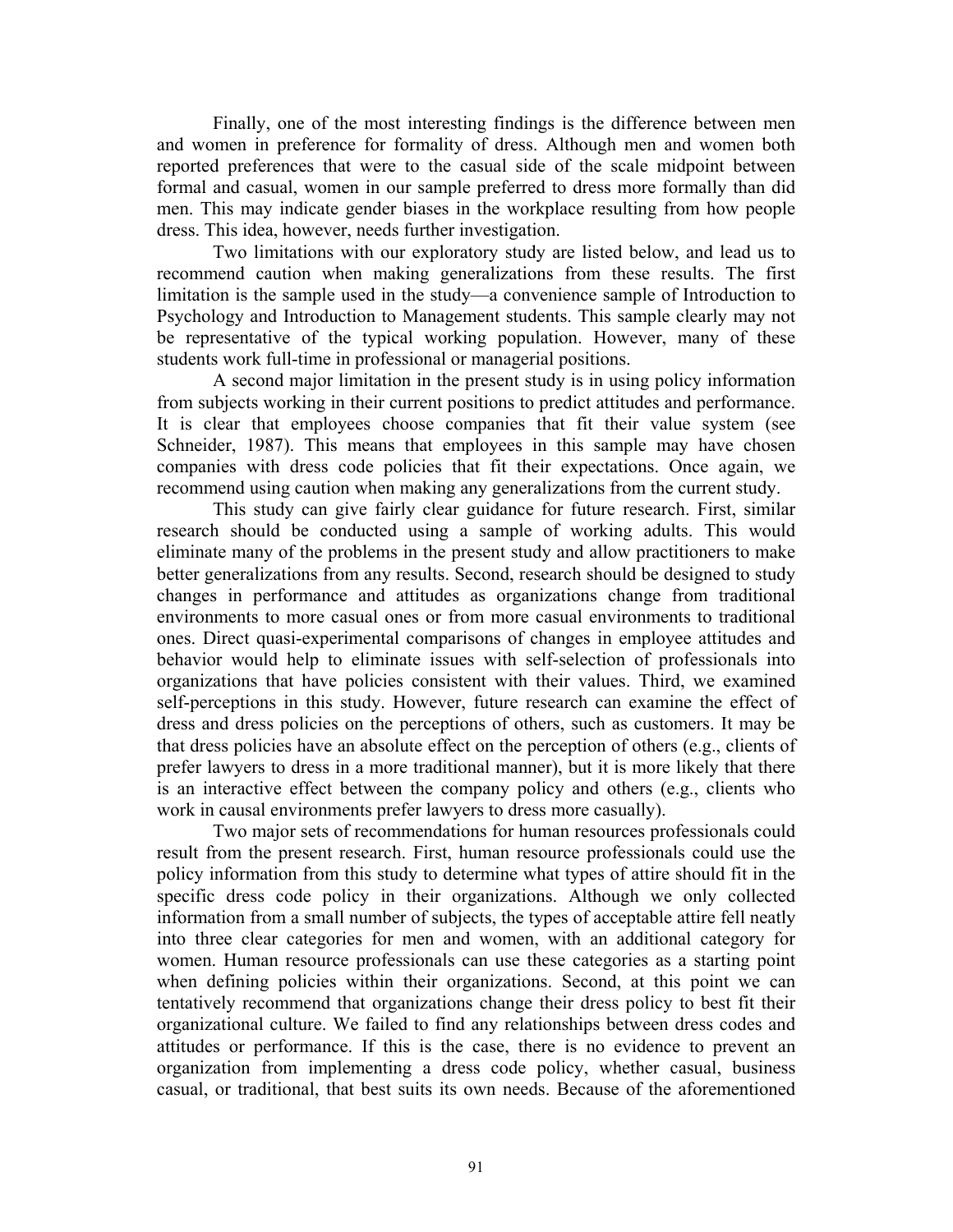limitations with our sample, we again recommend caution for anyone who wishes to make generalizations from these research results and careful, systematic evaluations for any organization making policy changes. Regardless, researchers investigating organizational climate or culture issues may wish to include dress policies as an additional variable. The appendix includes recommendations from this study for instructions and rating scales for suggested items. We also recommend collecting information on employee level (e.g., manager, professional, etc.) and function (e.g., sales, engineering, etc.).

In closing, this research provides some preliminary guidance for organizations if they change dress code policies. Based on our research, we recommend that organizations carefully define the attire that is acceptable, provide clear examples for employees to follow, and then carefully evaluate the impact of these changes. Second, we believe that more research about business casual and its effect in the workplace is necessary. This exploratory study is one of only a small number that examines the policies that exist and how they impact workplace attitudes and behavior. As more organizations move to business casual dress policies (Leonard, 2001; Walter, 1996), and as these policies become entrenched in today's corporate culture, more research can provide human resource professionals with the facts they need to make informed policy decisions.

#### **References**

Adams, J. (1988, August). A healthy cut in costs. *Personnel Administrator*, 42-47.

Allen, N.J., & Meyer, J.P. (1990). The measurement and antecedents of affective, continuance, and normative commitment. *Journal of Occupational Psychology,63*(1), 1-18.

Bragg, R. (1994, July 15). Dressing down for the job*. The New York Times, 143*(49758), p. A1.

Brody, N. and Ehrlichman, H. (1998). *Personality psychology: The science of individuality* (Ch. 2, pp. 28-29). Upper Saddle River, NJ: Prentice Hall.

Brown, S.P., & Leigh, T.W. (1996). A new look at psychological climate and its relationship to job involvement, effort, and performance. *Journal of Applied Psychology,81*, 358-368.

Campion, M.A., Cheraskin, L., & Stevens, M.J. (1994). Career-related antecedents and outcomes of job rotation. *Academy of Management Journal, 37*, 1518-1542.

Ferris, G.R., & Rowland, K.M. (1987). Tenure as a moderator of the absence-intent to leave relationship. *Human Relations, 49*, 225-266.

Fink, A. (1995). *The survey handbook: Volume 1 of the survey kit*. Thousand Oaks, CA: Sage Publications.

Goldstein, I.L., & Ford, J. K. (2002). *Training in Organizations* (4<sup>th</sup> ed.). Pacific Grove, CA: Wadsworth.

Helmreich, R.L., Spence, J.T., & Pred, R.S. (1988). Making it without losing it: Type A, achievement motivation, and scientific attainment revisited. *Personality and Social Psychology Bulletin, 14*, 495-504.

Jin, P. (1993). Work motivation and productivity in voluntary formed work teams: A field study in China. *Organizational Behavior and Human Decision Processes, 54*, 133-155.

Kazakoff, L. (1996). Dress-down Friday. *San Francisco Chronicle*, C1-C2.

Kwon, Y. (1994a). Feeling toward one's clothing and self-perception of emotion, sociability, and work competency. *Journal of Social Behavior and Personality, 9*, 129-139.

Kwon, Y. (1994b). The influence of appropriateness of dress and gender on the self-perception of occupational attributes*. Clothing and Textiles Research Journal, 12*(3), 33-39.

Leonard, B. (2001). Casual dress may be the policy, but appearances still count. *HR Magazine, 46*(8),34.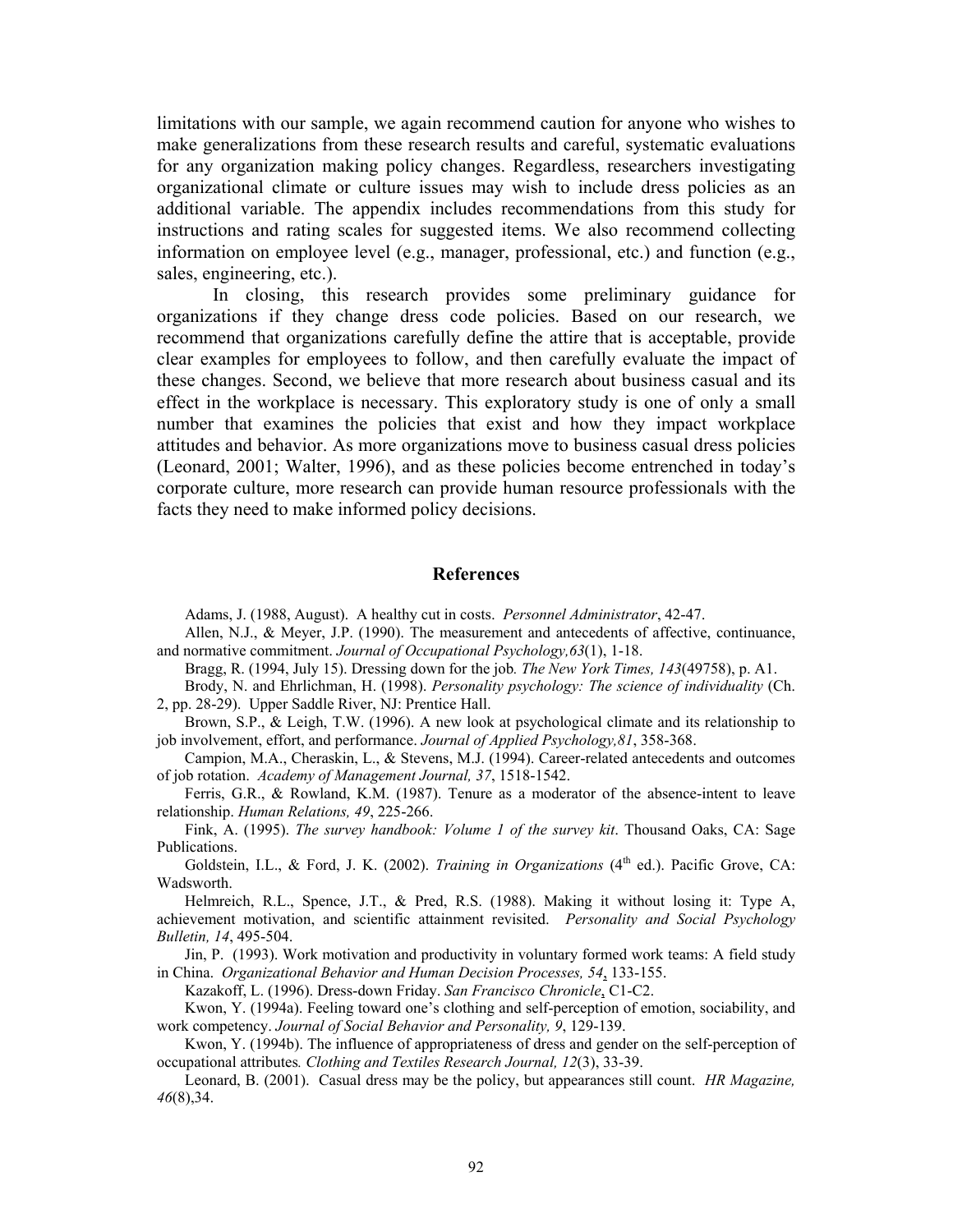Liskey-Fitzwater, N., Moore, C.L., & Gurel, L.M. (1993). Clothing importance and selfperception of female adolescents with and without scoliosis. *Clothing and Textiles Research Journal, 11*(3), 16-22.

McGee, L. (1988, June). Keeping up the good work. *Personnel Administrator*, 68-72.

Miller, K.A. (1997). Dress: Private and secret self-expression. *Clothing and Textiles Research Journal, 15*(4), 223-234.

Pratt, M.G., & Rafaeli, A. (1997). Organizational dress as a symbol of multilayered social identities. *Academy of Management Journal, 40*, 862-898.

Price, J.L., & Mueller, C.W. (1986). *Handbook of organizational measurement*. Marshfield, MA: Pitman Publishing.

Rafaeli, A. Dutton, J. Harquail, C.V., & Mackie-Lewis, S. (1997). Navigating by attire: The use of dress by female administrative employees. *Academy of Management Journal, 40*(1), 9-45.

Schneider, B. (1987). The people make the place. *Personnel Psychology, 40*, 437-454.

Symon, G., & Cassell, C. (1998). *Qualitative methods and analysis in organizational research*. Thousand Oaks, CA: Sage Publications, Inc.

Tabachnick, B.G., & Fidell, L.S. (1989). *Using multivariate statistics (2nd edition*). New York, NY: Harper Collins Publishers.

VanDyne, L., Graham, J.W., & Dienesch, R.M. (1994). Organizational citizenship behaviors: Construct redefinition, measurement, and validation. *Academy of Management Journal, 37*, 765-802.

Walter, K. (1996, June). Dress for success and comfort. *HR Magazine*, 55-56.

Wright, T.A., & Cropanzano, R. (1998). Emotional exhaustion as a predictor of job performance and voluntary turnover. *Journal of Applied Psychology, 83*, 486-493.

Yates, D.A., & Jones, G. (1998). Casual dress days: Are there bottom-line impacts? *Organization Development Journal, 16*, 107-111.

#### **Address comments or questions regarding this article to:**

Dr. Timothy M. Franz Department of Psychology St. Fisher College 3690 East Avenue Rochester, NY 14618 (716) 385-8170 *franz@sjfc.edu*